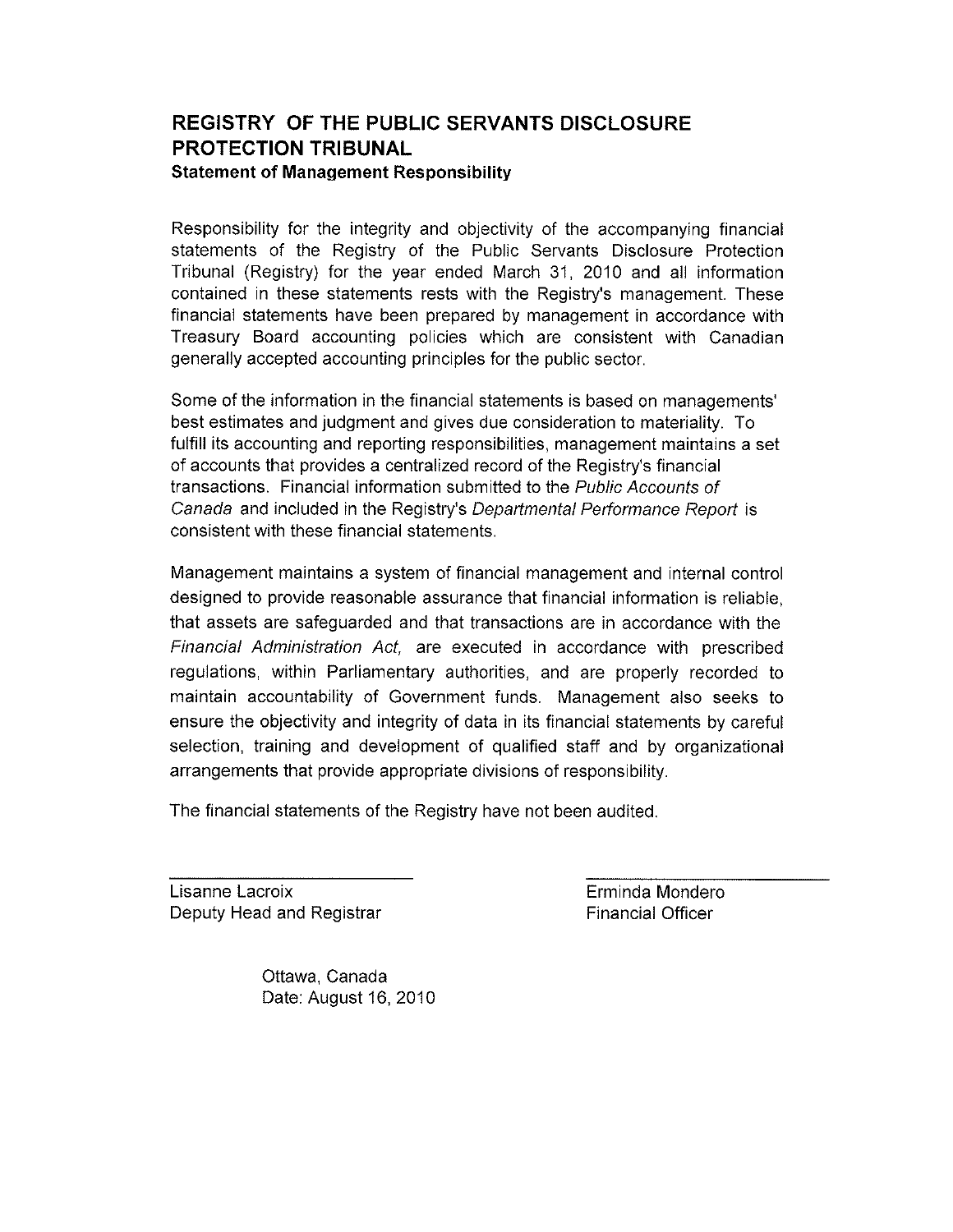# **Registry of the Public Servants Disclosure Protection Tribunal Statement of Operations (Unaudited) For the Year Ended March 31**

**(in dollars)** 

|                                         |   | 2010      | 2009          |
|-----------------------------------------|---|-----------|---------------|
| <b>Operating Expenses</b>               |   |           |               |
| Process Cases                           |   |           |               |
| Salaries and employee benefits          | S | 803,536   | \$<br>692,447 |
| Accommodation                           |   | 192,467   | 191,934       |
| Professional and special services       |   | 143,462   | 178,819       |
| Transportation and telecommunications   |   | 22,411    | 13,346        |
| Utilities, materials and supplies       |   | 14,819    | 27,291        |
| Rentals                                 |   | 7,908     | 15,638        |
| Information                             |   | 4,208     | 2,742         |
| Amortization of tangible capital assets |   | 2,567     | 148           |
| Repair and maintenance                  |   | 469       | 0             |
| <b>Net Cost of Operations</b>           |   | 1.191.847 | 1.122,365     |

The accompanying notes form an integral part of these financial statements.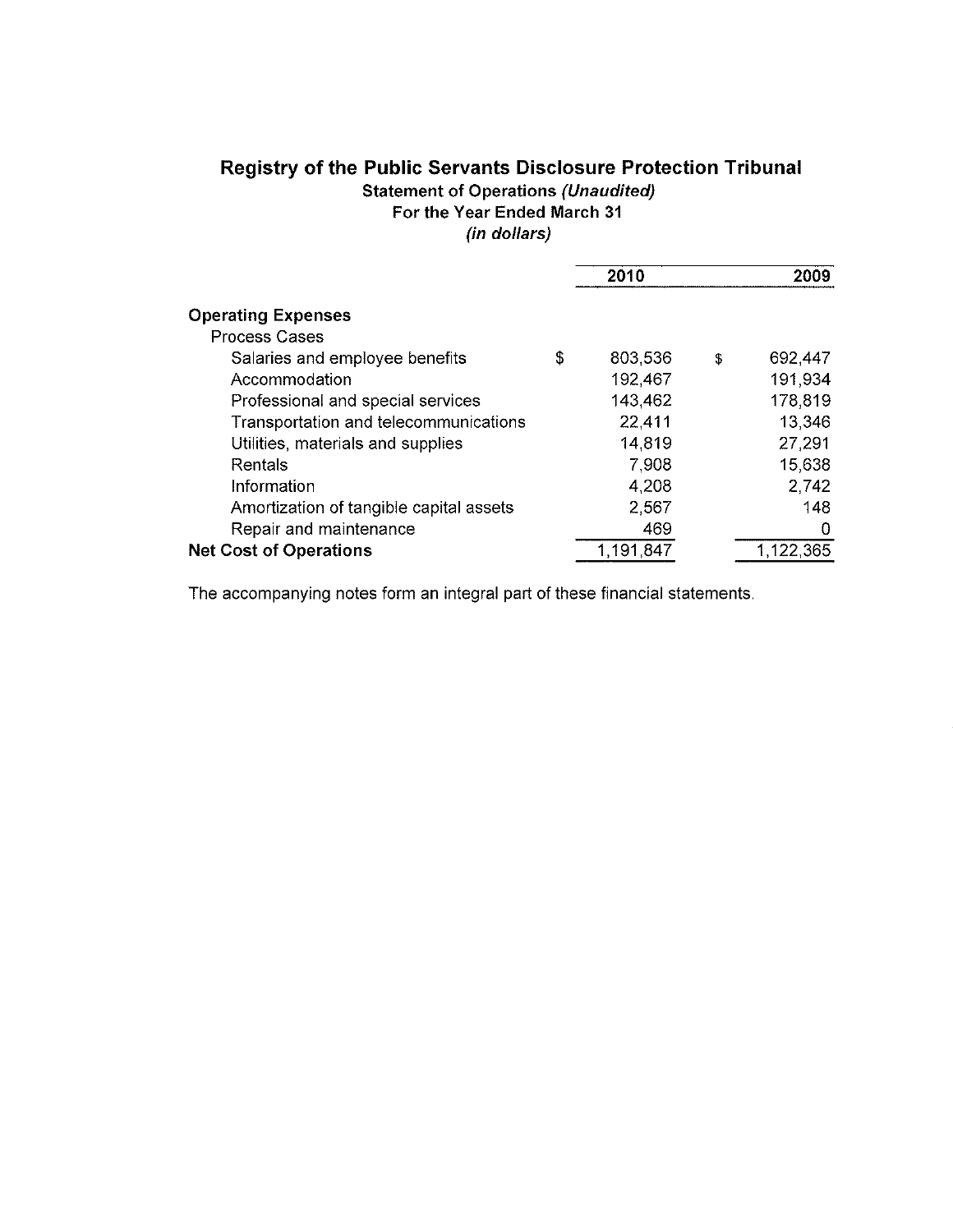|                                           |     | 2010      |     | 2009      |
|-------------------------------------------|-----|-----------|-----|-----------|
| <b>Assets</b>                             |     |           |     |           |
| <b>Financial assets</b>                   |     |           |     |           |
| Accounts receivable and advances (note 4) | S.  | 112,456   | \$  | 159,325   |
| <b>Total financial assets</b>             |     | 112,456   |     | 159,325   |
| <b>Non-financial assets</b>               |     |           |     |           |
| Tangible capital assets (note 5)          |     | 16,398    |     | 8,720     |
| <b>TOTAL</b>                              | S   | 128,854   | \$  | 168,045   |
| Liabilities                               |     |           |     |           |
| Accounts payable and accrued liabilities  | \$. | 81,379    | \$. | 283,668   |
| Vacation pay and compensatory leave       |     | 28,387    |     | 33,345    |
| Employee severance benefits (note 6)      |     | 133,081   |     | 120,506   |
| <b>Total liabilities</b>                  |     | 242,847   |     | 437,519   |
| <b>Equity of Canada</b>                   |     | (113,993) |     | (269,474) |
| TOTAL                                     | S   | 128,854   | S   | 168,045   |
|                                           |     |           |     |           |

# Registry of the Public Servants Disclosure Protection Tribunal Statement of Financial Position (Unaudited) At March 31 (in dollars)

The accompanying notes form an integral part of these financial statements.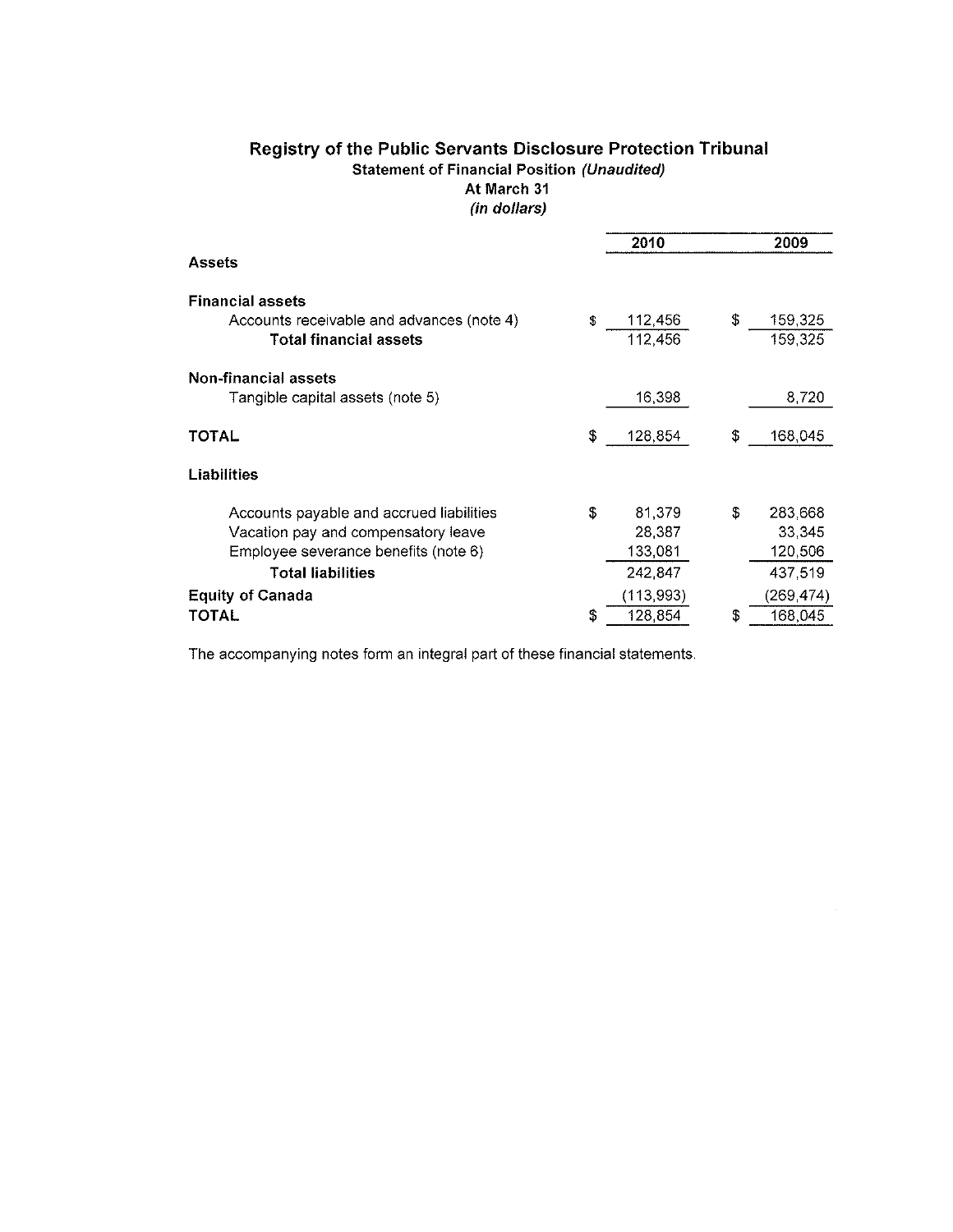# **Registry of the Public Servants Disclosure Protection Tribunal Statement of Equity of Canada (Unaudited)**

**At March 31** 

**(in dollars)** 

|                                                    | 2010             |    | 2009      |
|----------------------------------------------------|------------------|----|-----------|
| Equity of Canada, beginning of year                | \$<br>(269, 474) | S  |           |
| Transfer adjustment from CPSA                      |                  |    | (12, 380) |
| Net cost of operations                             | (1, 191, 847)    |    | (1122365) |
| Current year appropriations used (note 3)          | 943,903          |    | 835,835   |
| Change in net position in the Consolidated Revenue |                  |    |           |
| Fund (note 3)                                      | 119,158          |    | (204 898) |
| Services received without charge from other        |                  |    |           |
| government departments (note 7)                    | 284,267          |    | 234,334   |
| Equity of Canada, end of year                      | \$<br>(113,993)  | \$ | (269.474) |

The accompanying notes form an integral part of these financial statements.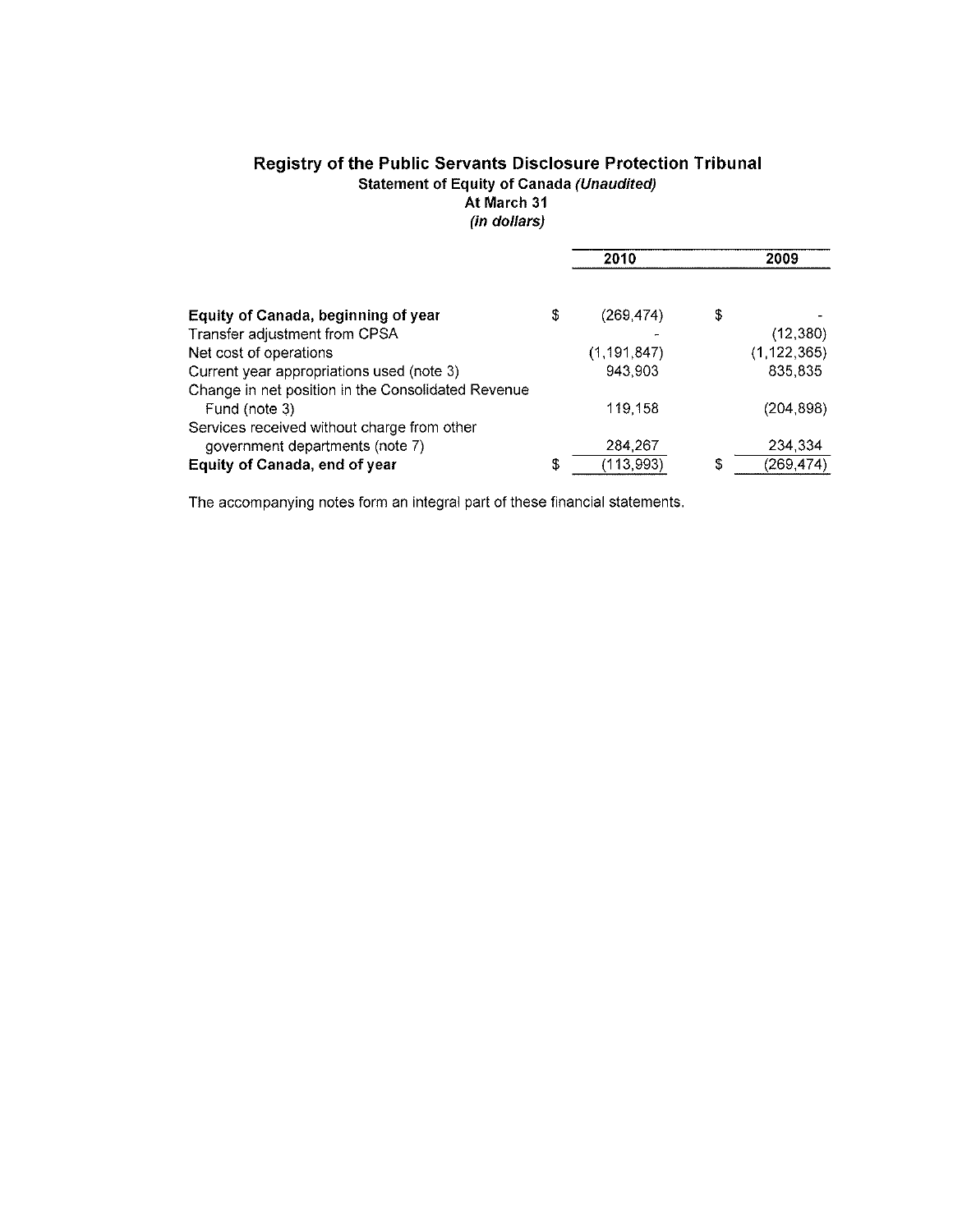# **Registry of the Public Servants Disclosure Protection Tribunal Statement of Cash Flow (Unaudited)**

**For the Year Ended March 31** 

**(in dollars)** 

|                                                | 2010              | 2009            |
|------------------------------------------------|-------------------|-----------------|
| <b>Operating Activities</b>                    |                   |                 |
| Net cost of operations                         | \$<br>1,191,847   | \$<br>1.122,365 |
| Non-cash items:                                |                   |                 |
| Amortization of tangible capital assets        | (2, 566)          | (148)           |
| Services received without charge from          |                   |                 |
| other government departments (note 7)          | (284, 267)        | (234, 334)      |
| Variations in Statement of Financial Position: |                   |                 |
| Increase (Decrease) in accounts receivable     |                   |                 |
| and advances                                   | (46, 869)         | 159,325         |
| Increase (Decrease) in liabilities             | 194,672           | (437, 519)      |
| Equity adjustment                              |                   | 12,380          |
| Cash used by operating activities              | \$<br>1,052,817   | \$<br>622,069   |
| <b>Capital investment activities</b>           |                   |                 |
| Acquisitions of tangible capital assets        | 10,244            | 8,868           |
| Cash used by capital investment activities     | \$<br>10,244      | \$<br>8.868     |
| <b>Financing activities</b>                    |                   |                 |
| Net cash provided by Government                | \$<br>(1,063,061) | \$<br>(630.937) |

The accompanying notes form an integral part of these financial statements.

 $\ddot{\phantom{0}}$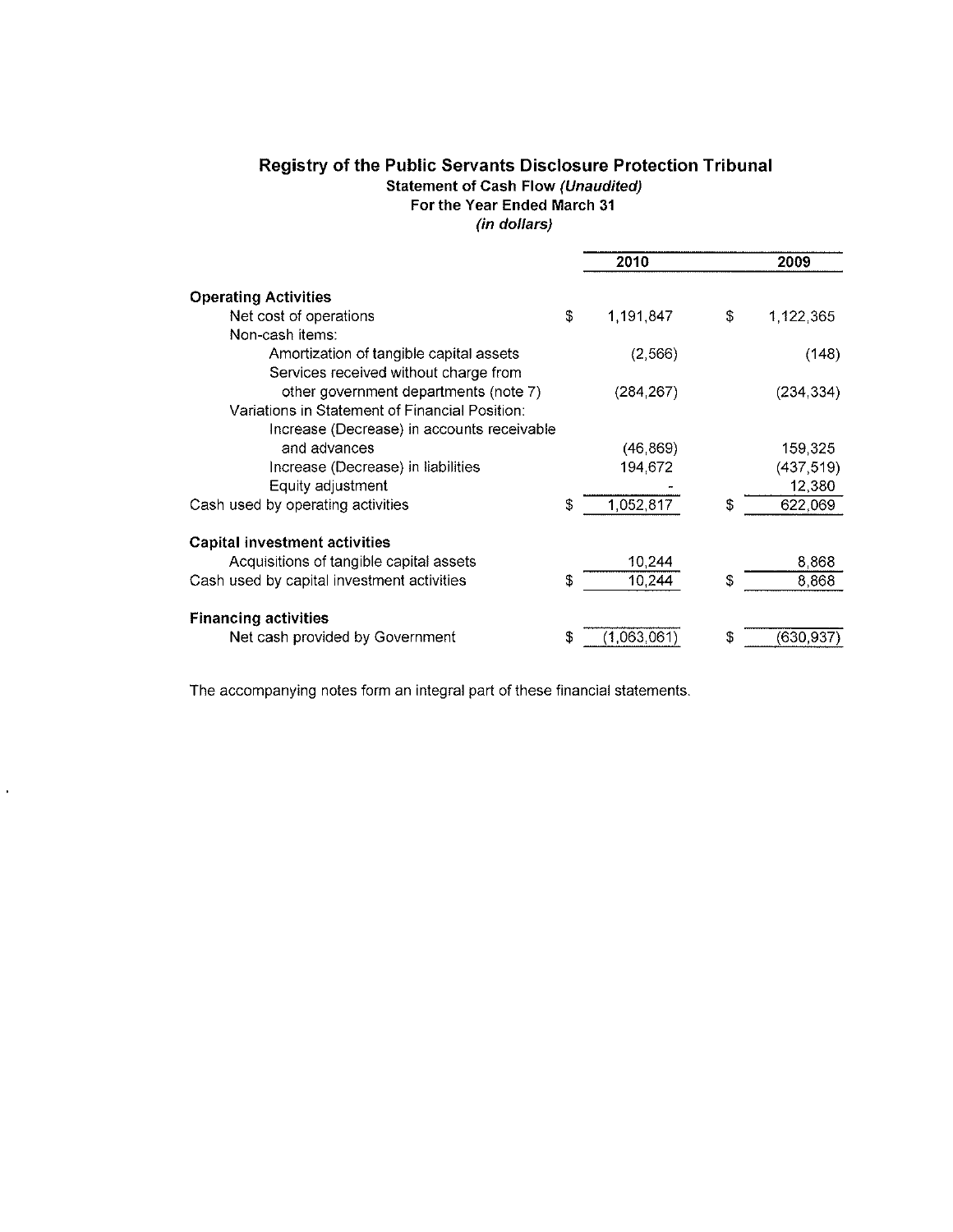# Registry of the Public Servants Disclosure Protection Tribunal

Notes to the Financial Statements (unaudited) For the year ending March 31

## 1. Authority and Objectives

The new Public Servants Disclosure Protection Tribunal is an independent, quasi-judicial body established by thePublic Servants Disclosure Protection Act as part of the government's plan to strengthen accountability and enhance public confidence in the integrity of public servants. The raison d'être of the Registry is to protect public servants from reprisal following their disclosure of wrongdoing. Its mandate is to hear reprisal complaints referred by the Public Sector Integrity Commissioner. The Registry aims to provide high quality internal services to ensure the insfrastructure is in place to assist the Tribunal in meeting its mandate.

### 2. Summary of Significant Accounting Policies

The financial statements have been prepared in accordance with Treasury Board accounting policies which are consistent with Canadian generally accepted accounting principles for the public sector.

Significant accounting policies are as follows:

## {a) Parliamentary appropriations

The Registry is financed by the Government of Canada through Parliamentary appropriations. Appropriations provided to the Registry do not parallel financial reporting according to generally accepted accounting principles since appropriations are primarily based on cash flow requirements. Consequently, items recognized in the statement of operations and the statement of financial position are not necessarily the same as those provided through appropriations from Parliament. Note 3 provides a high-level reconciliation between the bases of reporting.

#### (b) Net cash provided by Government

The Registry operates within the Consolidated Revenue Fund (CRF) which is administered by the Receiver General for Canada. All cash received by the Registry is deposited to the CRF and all cash disbursements made by the Registry are paid from the CRF. The net cash provided by Government is the difference between all cash receipts and all cash disbursements including transactions between departments of the federal government.

#### (c) Change in net position in the Consolidated Revenue Fund

The change is the difference between the net cash provided by Government and appropriations used in a year, excluding the amount of non respendable revenue recorded by the Registry. It results from timing differences between when a transaction affects appropriations and when it is processed through the CRF.

#### (d) Expenses

Expenses are recorded on the accrual basis:

- Vacation pay and compensatory leave are expensed as the benefits accrue to employees under their respective terms of employment.
- Services provided without charge by other government departments for accommodation, the employer's contribution to the health and dental insurance plans are recorded as operating expenses at their estimated removed legals cost.

## (e) Employee future benefits

- Pension benefits: Eligible employees participate in the Public Service Pension Plan, a multiemployer plan  $\mathbf{i}$ . administered by the Government of Canada. The Registry's contributions to the Plan are charged to expenses in the year incurred and represent the total Registry obligation to the Plan. Current legislation does not require the Registry to make contributions for any actuarial deficiencies of the Plan.
- ii. Severance benefits: Employees are entitled to severance benefits under labour contracts or conditions of employment. These benefits are accrued as employees render the services necessary to earn them. The obligation relating to the benefits earned by employees is calculated using information derived from the results of the actuarially determined liability for employee severance benefits for the Government as a whole.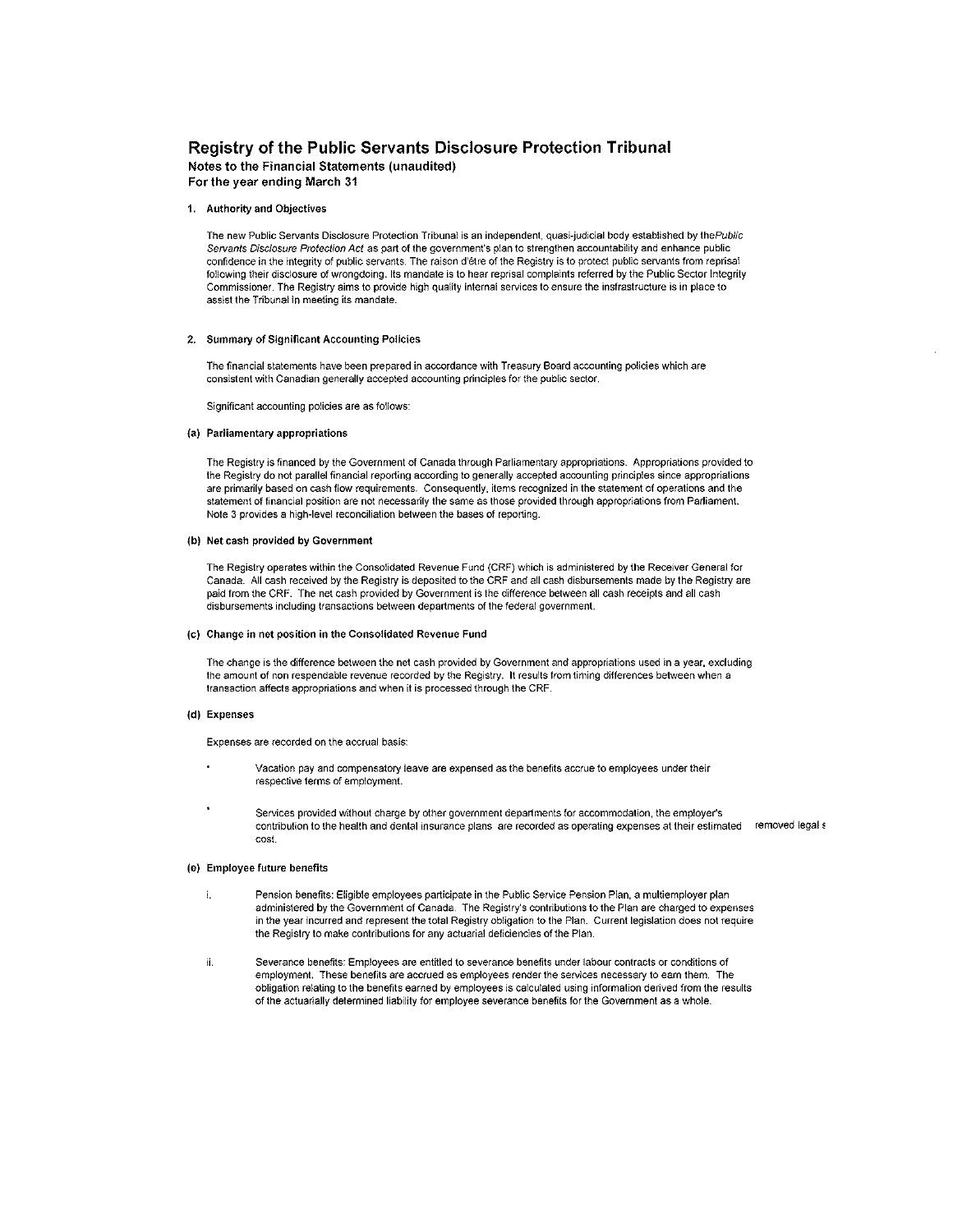### (unaudited)

## (f) Tangible capital assets

All tangible capital assets and leasehold improvements having an initial cost of \$3,000 or more are recorded at their acquisition cost. The Registry does not capitalize intangibles, works of art and historical treasures that have cultural, aesthetic or historical value.

Amortization of tangible capital assets is done on a straight-line basis over the estimated useful life of the asset as follows:

| <b>Asset Class</b>     | -----------<br><b>Amortization Period</b> |
|------------------------|-------------------------------------------|
| Informatics hardware   | $3 - 4$ years                             |
| Leasehold Improvements | 5 vears                                   |

### (g) Measurement uncertainty

The preparation of these financial statements in accordance with Treasury Board accounting policies which are consistent with Canadian generally accepted accounting principles for the public sector requires management to make estimates and assumptions that affect the reported amounts of assets, liabilities, revenues and expenses reported in the financial statements. At the time of preparation of these statements, management believes the estimates and assumptions to be reasonable. The most significant items where estimates are used are the liability for employee severance benefits and the useful life of tangible capital assets. Actual results could significantly differ from those estimated. Management's estimates are reviewed periodically and, as adjustments become necessary, they are recordec in the financial statements in the year they become known.

#### 3. Parliamentary appropriations

The Registry receives its funding through annual Parliamentary appropriations. Items recognized in the statement of operations and the statement of financial position in one year may be funded through Parliamentary appropriations in prior, current or future years. Accordingly, the Registry has different net results of operations for the year on a government funding basis than on an accrual accounting basis. The differences are reconciled in the following tables:

#### (a) Reconciliation of net cost of operations to current year appropriations used:

|                                                                                         | 2010         | 2009       |
|-----------------------------------------------------------------------------------------|--------------|------------|
|                                                                                         | (in dollars) |            |
| Net cost of operations                                                                  | 1.191.847    | 1.122.365  |
| Adjustments for items affecting net cost of operations but not affecting appropriations |              |            |
| Add (Less):                                                                             |              |            |
| Services provided without charge                                                        | (284, 267)   | (234, 334) |
| Amortization of tangible capital assets                                                 | (2,566)      | (148)      |
| Employee severance benefits                                                             | (12, 575)    | (40, 422)  |
| Vacation pay and compensatory leave                                                     | 4,957        | (20, 338)  |
| <b>Refunds of Previous Years Expenditures</b>                                           | 73           |            |
| Adjustment of previous year's accounts payable                                          | 36.150       | (156)      |
| Miscellaneous Revenue                                                                   | 40           |            |
|                                                                                         | 933.659      | 826.967    |
| Adjustments for items not affecting net cost but affecting appropriations               |              |            |
| Add: acquisitions of tangible capital assets                                            | 10.244       | 8,868      |
| Current year appropriations used                                                        | 943.903      | 835,835    |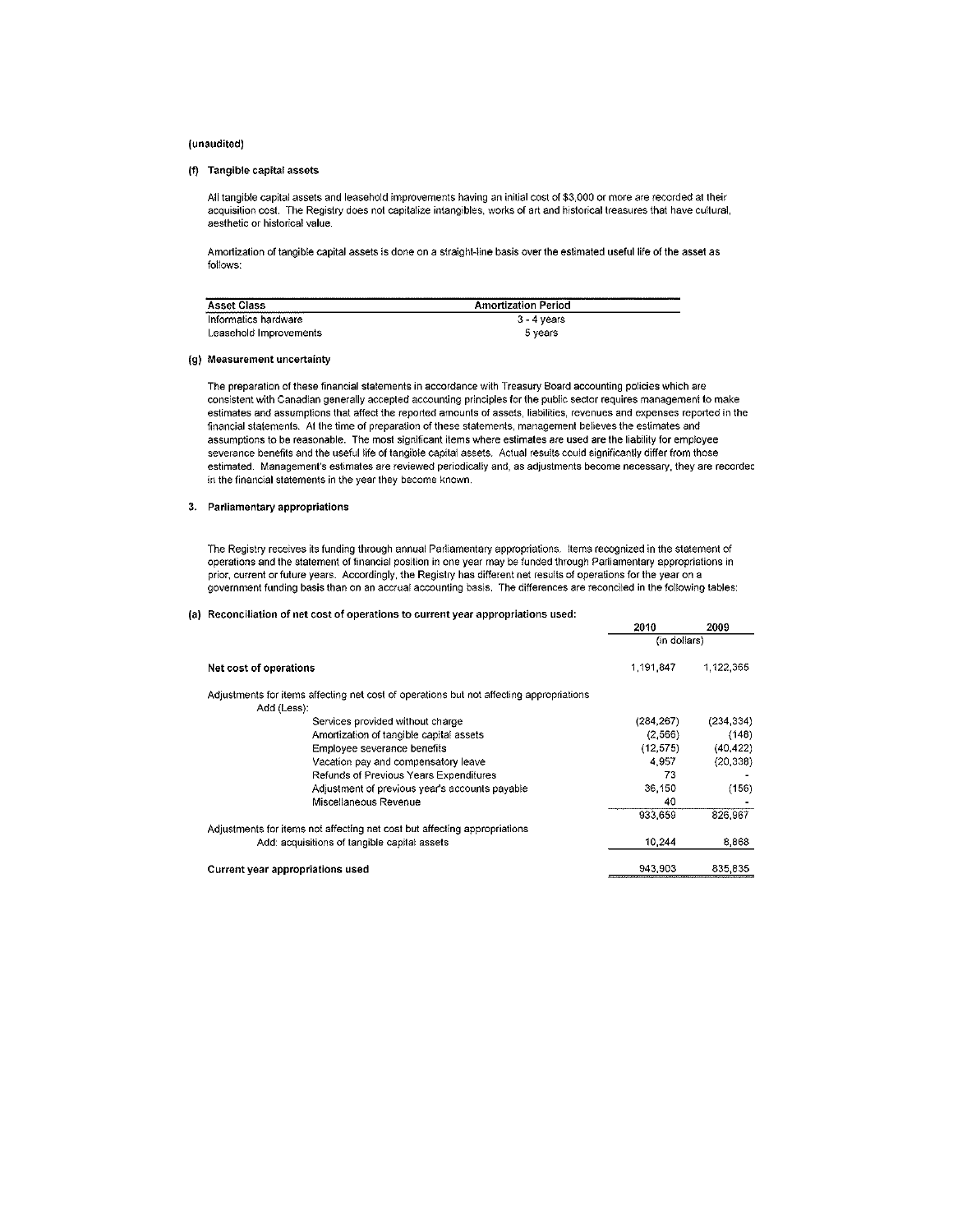## (unaudited)

# (b) Appropriations provided and used

|                                  | <b>Appropriations Provided</b> |            |  |
|----------------------------------|--------------------------------|------------|--|
|                                  | 2010                           | 2009       |  |
|                                  | (in dollars)                   |            |  |
| Vote 45 - Operating expenditures | 1.726.200                      | 1.726.180  |  |
| Statutory amounts                | 109.113                        | 58.892     |  |
| Less.                            |                                |            |  |
| Lapsed appropriations: Operating | (891, 410)                     | (949, 237) |  |
| Current year appropriations used | 943.903                        | 835,835    |  |

(c) Reconciliation of net cash provided by Government to current year appropriations used

| iteconomation of not open programs by Oorominum to call only you appropriations asso |              |            |
|--------------------------------------------------------------------------------------|--------------|------------|
|                                                                                      | 2010         | 2009       |
|                                                                                      | (in dollars) |            |
| Net cash provided by Government                                                      | 1.063.061    | 630,937    |
| Change in net position in the Consolidated Revenue Fund                              |              |            |
| Variation in accounts receivable and advances                                        | 46.868       | (159, 324) |
| Variation in accounts payable and accrued liabilities                                | (202, 289)   | 283,668    |
| Other adjustments                                                                    | 36,263       | 80.554     |
|                                                                                      | (119.158)    | 204.898    |
| Current year appropriations used                                                     | 943.903      | 835.835    |

# 4. Accounts Receivable and Advances

The following table presents details of accounts receivable and advances:

|                                                                    | 20 T U       | zuuy    |
|--------------------------------------------------------------------|--------------|---------|
|                                                                    | (in dollars) |         |
| Receivables from other Federal Government departments and agencies | 112.156      | 159,024 |
| Receivables from external parties                                  | 0            |         |
| Standing advances                                                  | 300          | 300     |
| Total                                                              | 112.456      | 159.324 |

2010 2009

## 5. Tangible Capital Assets

|  | (in dollars) |  |
|--|--------------|--|
|  |              |  |

| Capital asset class    | Cost               |                     |                                 |                    |
|------------------------|--------------------|---------------------|---------------------------------|--------------------|
|                        | Opening<br>balance | <b>Acquisitions</b> | Disposals<br>and write-offs     | Closing<br>balance |
| Informatics hardware   |                    | 4,755               |                                 | 4,755              |
| Leasehold improvements | 8.868              | 5,489               |                                 | 14,357             |
| Total                  | 8.868              | 10,244              |                                 | 19,112             |
| Capital asset class    |                    |                     | <b>Accumulated amortization</b> |                    |
|                        | Opening            | Amortization        | Disposals                       | Closing            |
|                        | balance            |                     | and write-offs                  | balance            |
| Informatics hardware   |                    | 792                 |                                 | 792                |
| Leasehold improvements | 148                | 1.774               |                                 | 1,922              |
| Total                  | 148                | 2,566               |                                 | 2,714              |
| Capital asset class    |                    |                     | 2010                            | 2009               |
|                        |                    |                     | Net book                        | Net book           |
|                        |                    |                     | value                           | value              |
| Informatics hardware   |                    |                     | 3.963                           |                    |
| Leasehold improvements |                    |                     | 12,435                          | 8,720              |
|                        |                    |                     | 16,398                          | 8,720              |
|                        |                    |                     |                                 |                    |

Amortization expense for the year ended March 31, 2010 was \$2,566 (2009 -\$148).